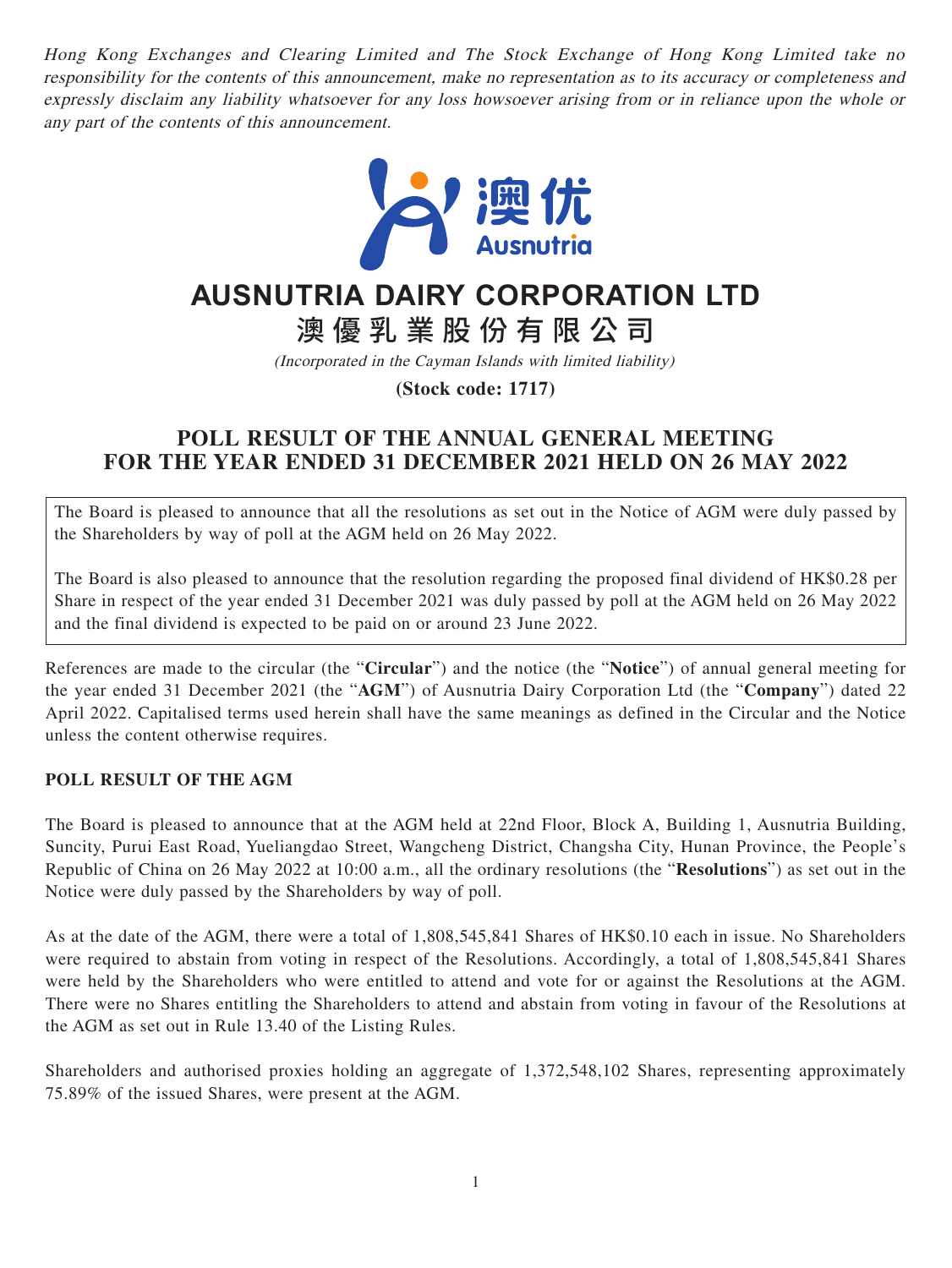The Company's Hong Kong branch share registrar, Computershare Hong Kong Investor Services Limited, acted as the scrutineer for the vote-taking at the AGM.

The Company would like to report that 1 Director attended the AGM in person; 4 Directors attended the AGM by video conference. 4 Directors were unable to attend the AGM due to their other business commitments.

The poll results of the Resolutions are as follow:

| <b>Ordinary Resolutions</b> |                                                                                                                                                                      | Number of votes cast and<br>approximate percentage to<br>total number of votes cast |                             |  |
|-----------------------------|----------------------------------------------------------------------------------------------------------------------------------------------------------------------|-------------------------------------------------------------------------------------|-----------------------------|--|
|                             |                                                                                                                                                                      | For                                                                                 | <b>Against</b>              |  |
| 1.                          | To receive and consider the audited consolidated financial statements<br>and the reports of the Directors and of the auditors for the year ended<br>31 December 2021 | 1,368,480,102<br>$(99.70\%)$                                                        | 4,068,000<br>$(0.30\%)$     |  |
| 2.                          | To re-elect the retiring Directors:                                                                                                                                  |                                                                                     |                             |  |
|                             | To re-elect Mr. Bartle van der Meer as executive Director<br>(i)                                                                                                     | 1,371,438,102<br>$(99.92\%)$                                                        | 1,110,000<br>$(0.08\%)$     |  |
|                             | To re-elect Ms. Ng Siu Hung as executive Director<br>(ii)                                                                                                            | 1,371,438,102<br>$(99.92\%)$                                                        | 1,110,000<br>$(0.08\%)$     |  |
|                             | To re-elect Mr. Aidan Maurice Coleman as independent non-<br>(iii)<br>executive Director                                                                             | 1,372,240,102<br>$(99.98\%)$                                                        | 308,000<br>$(0.02\%)$       |  |
|                             | To re-elect Mr. Sun Donghong as non-executive Director<br>(iv)                                                                                                       | 1,371,438,102<br>$(99.92\%)$                                                        | 1,110,000<br>$(0.08\%)$     |  |
|                             | To re-elect Mr. Zhang Zhanqiang as non-executive Director<br>(v)                                                                                                     | 1,371,438,102<br>$(99.92\%)$                                                        | 1,110,000<br>$(0.08\%)$     |  |
|                             | To re-elect Mr. Zhang Lingqi as non-executive Director<br>(vi)                                                                                                       | 1,371,438,102<br>$(99.92\%)$                                                        | 1,110,000<br>$(0.08\%)$     |  |
|                             | (vii) To re-elect Mr. Ma Ji as independent non-executive Director                                                                                                    | 1,372,548,102<br>$(100\%)$                                                          | $\overline{0}$<br>$(0\%)$   |  |
|                             | (viii) To re-elect Mr. Ren Fazheng as independent non-executive<br>Director                                                                                          | 1,372,548,102<br>$(100\%)$                                                          | $\overline{0}$<br>$(0\%)$   |  |
| 3.                          | To authorise the Board to fix the Directors' remuneration and<br>emolument                                                                                           | 1,372,548,102<br>$(100\%)$                                                          | $\overline{0}$<br>$(0\%)$   |  |
| 4.                          | To declare a final dividend of HK\$0.28 per Share for the year ended<br>31 December 2021 from the share premium account of the Company                               | 1,372,548,102<br>$(100\%)$                                                          | $\boldsymbol{0}$<br>$(0\%)$ |  |
| 5.                          | To re-appoint Ernst & Young as auditors and to authorise the Board to<br>fix their remuneration                                                                      | 1,372,548,102<br>$(100\%)$                                                          | $\overline{0}$<br>$(0\%)$   |  |
| 6.                          | To approve the renewal of the Issue Mandate                                                                                                                          | 1,350,221,850<br>(98.37%)                                                           | 22,326,252<br>$(1.63\%)$    |  |
| 7.                          | To approve the renewal of the Repurchase Mandate                                                                                                                     | 1,372,548,102<br>$(100\%)$                                                          | $\overline{0}$<br>$(0\%)$   |  |